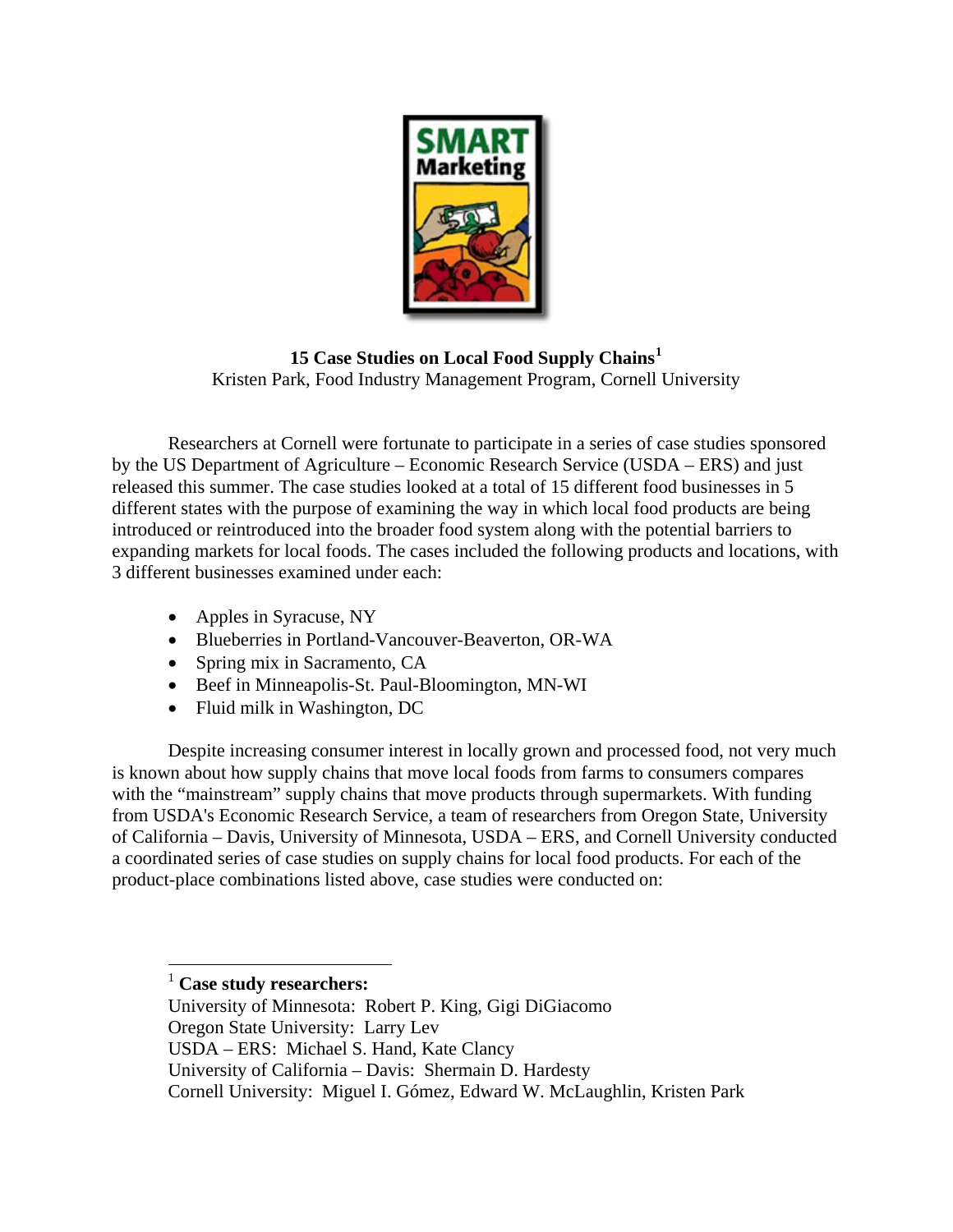- The predominant grocery supply chain for a product category (mainstream supply chain)
- A supply chain for a local product that is marketed directly by producers to consumers (direct market supply chain)
- A supply chain for a local product that reaches consumers through one or more intermediaries (intermediated supply chain)

## **What did the study find?** *(report summary)***:**

Case studies of mainstream supply chains and two types of local food supply chains reveal the great variety of ways that food products can move from farms to consumers. Products from local farms may appear in mainstream and local supply chains, and products from more than one supply chain may be present in the same outlets. Businesses in all types of supply chains face challenges to reduce production, handling, and transportation costs. Higher per unit costs in local supply chains (relative to the mainstream chain) do not preclude success.

Farms that participate in local food supply chains tend to have a diverse portfolio of products and market outlets. In some cases, diversification may help spread out large fixed costs across a number of different revenue streams. Other farms may be large enterprises that participate in mainstream supply chains and use local supply chains as a residual market. In total, local supply chains handle a relatively small portion of total product demand, and in some cases local products fill a unique market niche as a differentiated product.

Local food supply chains, particularly direct market chains, are more likely to provide consumers with detailed information about where and by whom products were produced. However, this information alone is unlikely to be sufficient to sustain price premiums for local products. Price premiums are observed when products exhibit additional differentiating characteristics. Prices in local supply chains are also determined differently. They tend to be decoupled from national commodity market prices, particularly in direct market supply chains. Instead, prices are influenced by local supply and demand relationships and by product differentiation based on attributes other than local.

Producers receive a greater share of retail prices in local food supply chains, which is often a motivating factor for choosing to sell through them. In all the direct market cases producers assume responsibility for additional supply chain functions, such as processing, distribution and marketing, to capture revenue that would otherwise accrue to an outside party. These supply chain functions can be costly and often involve the operator's own unpaid labor. Although farms in direct market supply chains retain nearly 100 percent of the retail price, additional costs incurred to bring their product to market can reduce their net returns by between 20 and 60 percent.

Transportation fuel use is more closely related to supply chain structure than the distance food products travel, and product aggregation to reduce per-unit costs is an important determinant of transportation fuel efficiency. Local supply chains require fewer food miles to move products from farms to consumers, but fuel use per unit of product in local chains is often greater than in the corresponding mainstream chains. In these cases, greater fuel efficiency per